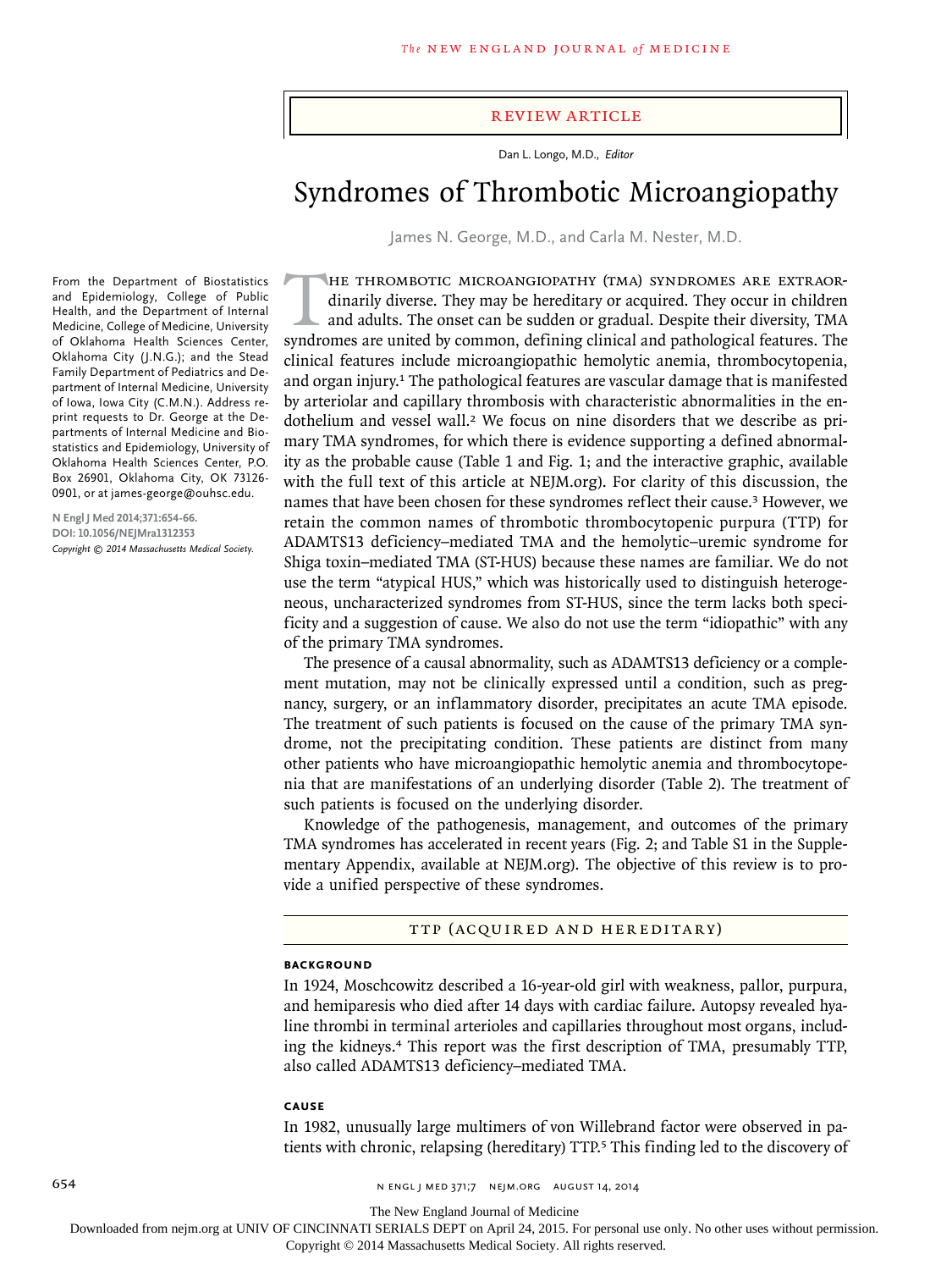| Table 1. Primary Thrombotic Microangiopathy (TMA) Syndromes.* |                                                                                                                                                       |                                                                                                                                                                                                                          |                                                                |
|---------------------------------------------------------------|-------------------------------------------------------------------------------------------------------------------------------------------------------|--------------------------------------------------------------------------------------------------------------------------------------------------------------------------------------------------------------------------|----------------------------------------------------------------|
| Name                                                          | Cause                                                                                                                                                 | <b>Clinical Features</b>                                                                                                                                                                                                 | <b>Initial Management</b>                                      |
| <b>Hereditary disorders</b>                                   |                                                                                                                                                       |                                                                                                                                                                                                                          |                                                                |
| ADAMTS13 deficiency-<br>mediated TMA<br>(also called TTP)     | Homozygous or compound<br>heterozygous ADAMTS13<br>mutations                                                                                          | Initial presentation is typically in children but<br>may also be in adults; possible evidence of<br>ischemic organ injury; acute kidney injury<br>is uncommon; patients with heterozygous<br>mutations are asymptomatic. | Plasma infusion                                                |
| Complement-mediated TMA                                       | Mutations in CFH, CFI, CFB, C3,<br>CD46, and other complement<br>genes causing uncontrolled<br>activation of the alternative<br>pathway of complement | Initial presentation is often in children but<br>may also be in adults; acute kidney injury is<br>common; patients with heterozygous<br>mutations may be symptomatic.                                                    | Plasma infusion or<br>exchange, anti-<br>complement agent      |
| Metabolism-mediated TMA                                       | Homozygous mutations in<br>MMACHC (encoding methyl-<br>malonic aciduria and homo-<br>cystinuria type C protein)                                       | Initial presentation is typically in children<br><1 year of age; also reported in one young<br>adult with hypertension and acute kidney<br>injury.                                                                       | Vitamin B <sub>12</sub> , betaine,<br>folinic acid             |
| Coagulation-mediated TMA                                      | Homozygous mutations in<br>DGKE: mutations in PLG<br>and THBD also implicated                                                                         | Initial presentation with acute kidney injury<br>is typically in children <1 year of age with<br>DGKE mutations; clinical features of dis-<br>orders associated with other mutations<br>have not been described.         | Plasma infusion                                                |
| <b>Acquired disorders</b>                                     |                                                                                                                                                       |                                                                                                                                                                                                                          |                                                                |
| ADAMTS13 deficiency-<br>mediated TMA<br>(also called TTP)     | Autoantibody inhibition of<br>ADAMTS13 activity                                                                                                       | Initial presentation is uncommon in children;<br>often presents with evidence of ischemic<br>organ injury; acute kidney injury is<br>uncommon.                                                                           | Plasma exchange,<br>immunosuppression                          |
| Shiga toxin-mediated TMA<br>(also called ST-HUS)              | Enteric infection with a Shiga<br>toxin-secreting strain of<br>Escherichia coli or Shigella<br>dysenteriae                                            | Initial presentation is more common in young<br>children, typically with acute kidney injury;<br>most cases are sporadic; large outbreaks<br>also occur.                                                                 | Supportive care                                                |
| Drug-mediated TMA<br>(immune reaction)                        | Quinine and possibly other<br>drugs, with multiple cells<br>affected by drug-dependent<br>antibodies                                                  | Initial presentation is a sudden onset of<br>severe systemic symptoms with anuric<br>acute kidney injury.                                                                                                                | Removal of drug,<br>supportive care                            |
| Drug-mediated TMA (toxic<br>dose-related reaction)            | Multiple potential mechanisms<br>(e.g., VEGF inhibition)                                                                                              | Gradual onset of renal failure occurs over<br>weeks or months.                                                                                                                                                           | Removal of drug,<br>supportive care                            |
| Complement-mediated TMA                                       | Antibody inhibition of comple-<br>ment factor H activity                                                                                              | Initial presentation is acute kidney injury in<br>children or adults.                                                                                                                                                    | Plasma exchange,<br>immunosuppression,<br>anticomplement agent |

\* The primary TMA syndromes are described by evidence supporting a defined cause. Shiga toxin–mediated TMA (also called Shiga toxin– related hemolytic–uremic syndrome [ST-HUS]) occurs primarily in children and may be the most common of the nine primary TMA syndromes. Among adults, acquired thrombotic thrombocytopenic purpura (TTP) may be the most common primary TMA syndrome; acquired TTP is rare in children, in whom the incidence may be similar to that of hereditary TTP. The frequencies of TMAs that are mediated by complement, metabolism, coagulation, or drugs are unknown. The demonstration of antibodies that can neutralize the activity of complement factor H suggests that acquired TMA mediated by a deficiency in complement factor H may occur. DGKE denotes diacylglycerol kinase ε, PLG plasminogen, THBD thrombomodulin, and VEGF vascular endothelial growth factor.

a von Willebrand factor–cleaving protease<sup>6,7</sup> that was subsequently characterized as ADAMTS13.8 ADAMTS13 cleaves von Willebrand factor multimers that are secreted from vascular endothelial cells.<sup>1</sup> ADAMTS13 deficiency results in unusually large von Willebrand factor multimers and the risk of platelet thrombi in small vessels with high shear rates.<sup>1</sup>

man syndrome) is caused by homozygous or compound heterozygous *ADAMTS13* mutations.8 Patients with heterozygous mutations have no apparent abnormalities.9 Acquired TTP is an autoimmune disorder caused by autoantibody inhibition of ADAMTS13 activity.<sup>1</sup> The incidence of acquired TTP is much greater in adults (2.9 cases per 1 million per year) than in children (0.1 cases per 1 million per year).<sup>10</sup> Factors that are associ-

Hereditary TTP (also called Upshaw–Schul-

n engl j med 371;7 nejm.org august 14, 2014 655

The New England Journal of Medicine

Downloaded from nejm.org at UNIV OF CINCINNATI SERIALS DEPT on April 24, 2015. For personal use only. No other uses without permission.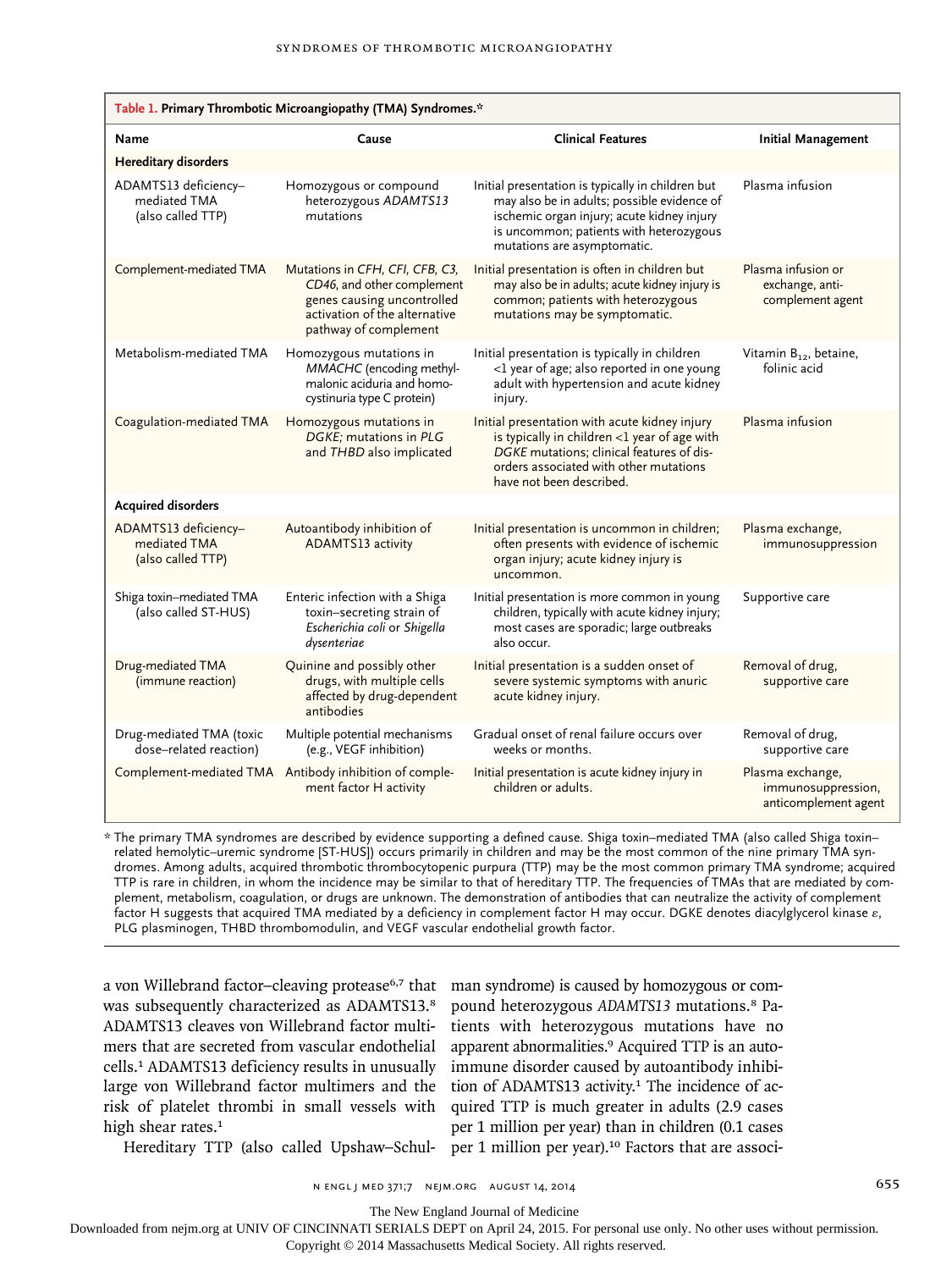

*An interactive graphic detailing the nine TMA disorders is available at NEJM.org*

ated with an increased frequency of this disorder include an age of 18 to 50 years, black race, and female sex.<sup>10</sup>

#### **Presentation and Diagnosis**

Among the primary TMA syndromes, TTP is unique for rarely causing severe acute kidney injury (Fig. 3). The clinical features of hereditary TTP are recurrent episodes of microangiopathic hemolytic anemia and thrombocytopenia, often with neurologic abnormalities or other signs of organ injury. Diagnosis of hereditary TTP requires documentation of ADAMTS13 deficiency and an absence of ADAMTS13 autoantibody inhibitor, and confirmation requires documentation of *ADAMTS13* mutations. Hereditary TTP may be apparent at birth, with microangiopathic

until adulthood, when it may be precipitated by a condition such as pregnancy.<sup>9,11,12</sup> Although the severity of the condition may be related to ADAMTS13 mutations,<sup>13</sup> observations of heterogeneity among siblings suggest that clinical manifestations require additional genetic or environmental factors, similar to observations in *Adamts13*-deficient mice.<sup>14</sup>

hemolytic anemia and thrombocytopenia, or not of microangiopathic hemolytic anemia and Presenting clinical features of acquired TTP are diverse; some patients have minimal abnormalities, whereas others are critically ill.<sup>15</sup> Weakness, gastrointestinal symptoms, purpura, and transient focal neurologic abnormalities are common. However, one third of patients have no neurologic abnormalities. Most patients have normal or only transient, mildly elevated creatinine values. Diagnostic criteria are the presence

The New England Journal of Medicine

Downloaded from nejm.org at UNIV OF CINCINNATI SERIALS DEPT on April 24, 2015. For personal use only. No other uses without permission.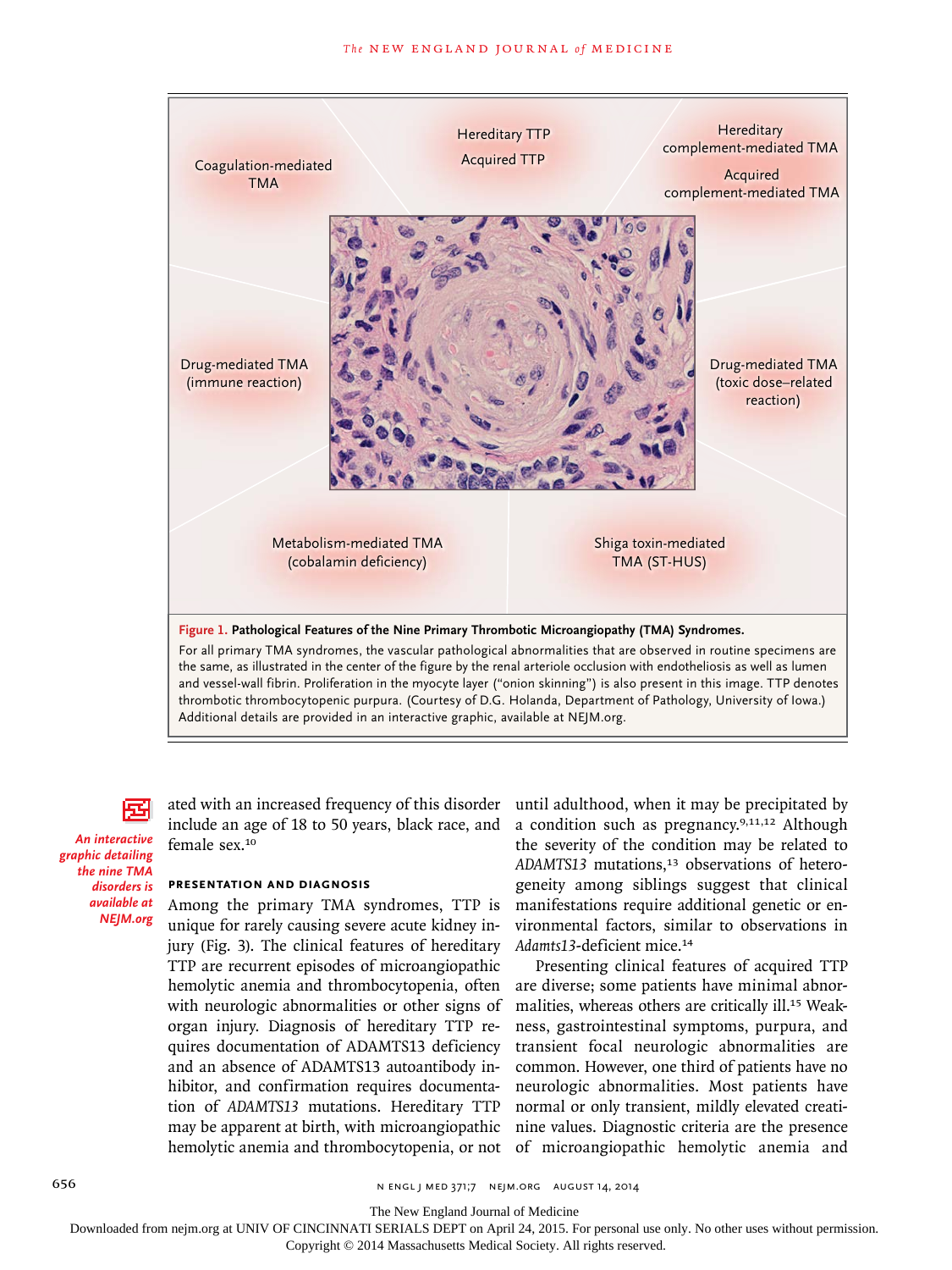thrombocytopenia without another apparent cause. Thus, the exclusion of other primary TMA syndromes may not be possible.<sup>16</sup> An ADAMTS13 level indicating less than 10% of normal activity supports the clinical diagnosis of acquired TTP. It identifies almost all patients at risk for relapse, but this level is neither sufficiently sensitive to identify all patients with TTP nor sufficiently specific to exclude patients with underlying disorders.17,18

## **Treatment**

The treatment for hereditary TTP is ADAMTS13 replacement by plasma infusion.<sup>19</sup> Patients with severe plasma allergic reactions have been effectively treated with plasma-derived factor VIII concentrate that contains ADAMTS13.<sup>20</sup> Although many patients require plasma only when thrombocytopenia or symptoms occur, others may require regular prophylactic plasma infusions.

Before the use of plasma exchange, survival from acquired TTP was  $10\%$ .<sup>21</sup> In 1991, a randomized, controlled trial documented a survival rate of 78% with plasma exchange.<sup>22</sup> The high mortality without treatment creates urgency to begin plasma exchange, which often results in treatment of patients who do not have TTP.<sup>16</sup> Glucocorticoids are standard treatment; rituximab and other immunosuppressive agents are appropriate when the clinical course is complicated. Dialysis is rarely required.<sup>16</sup>

# **Long-Term Outcomes**

The long-term outcomes of patients with hereditary TTP are unknown. Experimental data suggest that ADAMTS13 provides protection against atherosclerosis,<sup>23</sup> but it is unknown whether patients with hereditary TTP are at increased risk for cardiovascular disease. Long-term follow-up of patients with acquired TTP has revealed a risk of relapse17 and an increased prevalence of cognitive impairment,<sup>24</sup> major depression, systemic lupus erythematosus, hypertension, and death.<sup>25</sup>

## **Future Needs**

If long-term follow-up shows that hereditary TTP causes increased morbidities, prophylactic treatment will become more important. The development of recombinant ADAMTS13 would make prophylactic treatment simpler and safer. For the treatment of patients with acquired TTP, safer and more accessible alternatives to plasma exchange are needed.

#### **Table 2. Common Disorders Associated with Microangiopathic Hemolytic Anemia and Thrombocytopenia.\***

Systemic infection

Systemic cancer

Severe preeclampsia, eclampsia, HELLP syndrome

Severe hypertension

Autoimmune disorders (e.g., systemic lupus erythematosus, systemic sclerosis, antiphospholipid syndrome)

Hematopoietic stem-cell or organ transplantation

\* Listed are disorders that may initially suggest the diagnosis of a primary TMA syndrome. Many different systemic infections (viral, such as human immunodeficiency virus and cytomegalovirus; fungal, such as aspergillus; and bacterial) and many different systemic cancers may be associated with microangiopathic hemolytic anemia and thrombocytopenia without overt disseminated intravascular coagulation (DIC). Many other disorders, such as any condition associated with DIC, may also present with microangiopathic hemolytic anemia and thrombocytopenia and must also be considered as alternative causes in the evaluation of patients for the possible diagnosis of a primary TMA syndrome. Some of these disorders (e.g., severe hypertension, systemic lupus erythematosus, and systemic sclerosis) may also be associated with the characteristic pathological features of TMA. These disorders may directly cause the clinical and pathological features of TMA, a hypothesis supported by resolution of these features with effective treatment of the disorder. HELLP denotes hemolysis, elevated liver-enzyme levels, and low platelets.

#### Complement-Medi ated TM A (Acquired and Hereditary)

## **BACKGROUND**

TMA that is characterized by predominant renal failure and described as HUS was recognized as a familial disorder in 1975.26,27 In 1981, two brothers with TMA were found to have a deficiency of complement factor H.<sup>28</sup> The association between TMA and mutations in the gene encoding complement factor H (*CFH*) was established in 1998.<sup>29</sup> Subsequently, mutations in multiple other factors facilitating increased complement activation by the alternative pathway have been identified in patients with TMA.

#### **Cause**

Complement-mediated TMA results from uncontrolled activation of the alternative pathway of complement. Unlike the other two pathways of complement activation, the alternative pathway is constitutively active as a result of spontaneous hydrolysis of C3 to C3b. In the absence of normal regulation, C3b deposition on tissues may increase markedly, resulting in increased formation of the C5b-9 terminal complement complex (also called the membrane-attack complex) and injury of normal cells. The precise role of complement dysregulation in TMA has not been fully

n engl j med 371;7 nejm.org august 14, 2014 657

The New England Journal of Medicine

Downloaded from nejm.org at UNIV OF CINCINNATI SERIALS DEPT on April 24, 2015. For personal use only. No other uses without permission.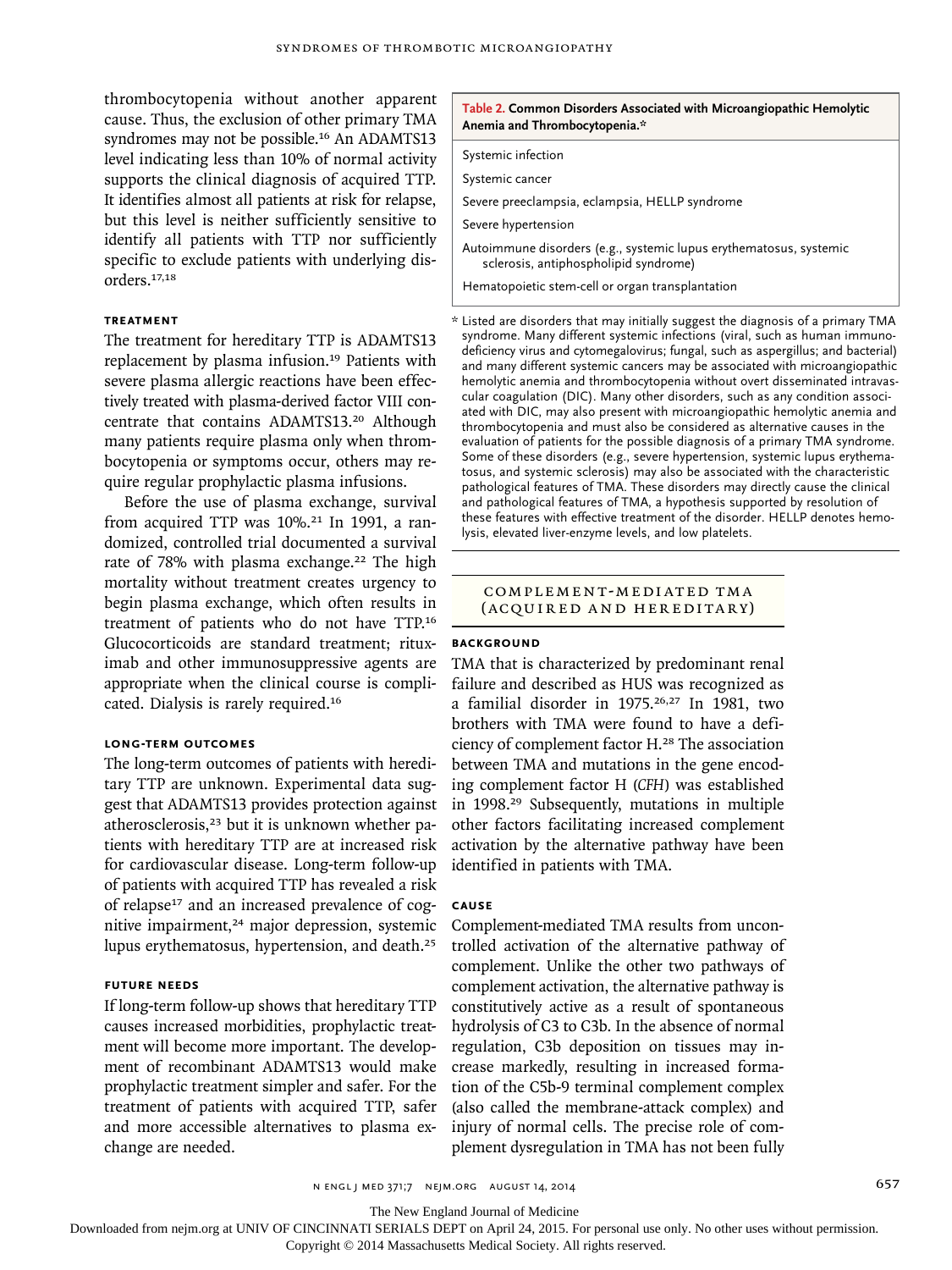

ing activation may be involved.<sup>30</sup>

defined. Endothelial injury as well as comple- result from either a loss-of-function mutation in ment dysregulation on the platelet surface caus- a regulatory gene (CFH, CFI, or CD46) or a gain-Hereditary complement-mediated TMA may C3).<sup>31,32</sup> Most complement mutations that are of-function mutation in an effector gene (CFB or

658 n engl j med 371;7 nejm.org august 14, 2014

The New England Journal of Medicine

Downloaded from nejm.org at UNIV OF CINCINNATI SERIALS DEPT on April 24, 2015. For personal use only. No other uses without permission.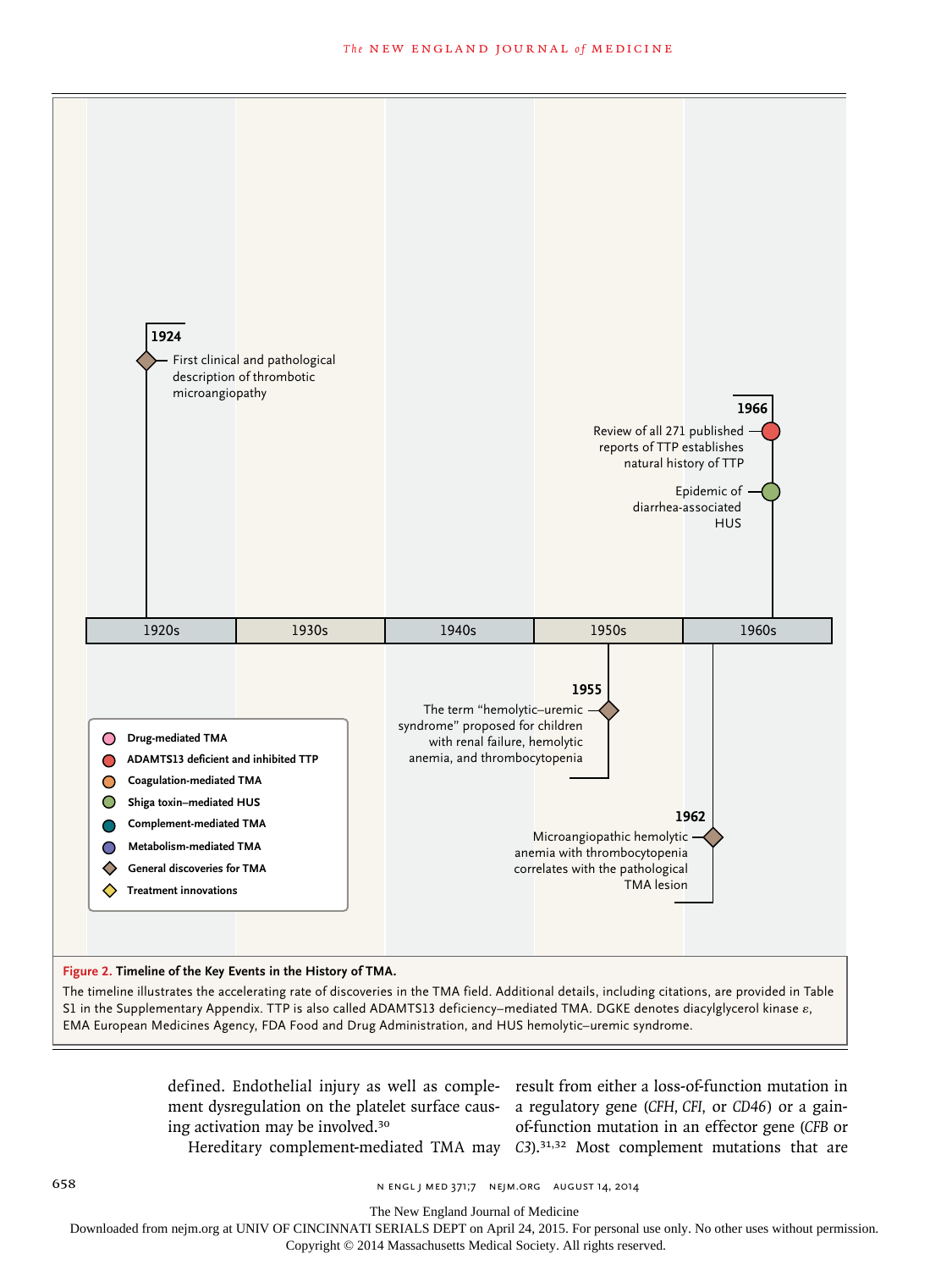

associated with TMA are heterozygous, even copy-number variations in the *CFH*-related 1 and though many family members with heterozygous 3 genes (*CFHR1* and *CFHR3*), and fusion genes of mutations are asymptomatic. A difference be- the CFHR region with CFH caused by nonallelic tween probands and family members in the homologous recombination. These additional presence of additional modifying genes may genetic abnormalities may contribute to the loss explain this discrepancy. Other genetic abnor- of alternative pathway regulation and increased engineering the anti-party, other generic abnormal or anti-matrix pathway regulation and increased<br>malities have been identified in patients with risk of TMA. In addition to genetic abnormalicomplement-mediated TMA, including single- ties, a functional deficiency in complement facnucleotide polymorphisms in *CFH* and *CD46*, tor H may result from antibodies to the comple-

 $\overline{a}$ 

n engl j med 371;7 nejm.org august 14, 2014 659

The New England Journal of Medicine

Downloaded from nejm.org at UNIV OF CINCINNATI SERIALS DEPT on April 24, 2015. For personal use only. No other uses without permission.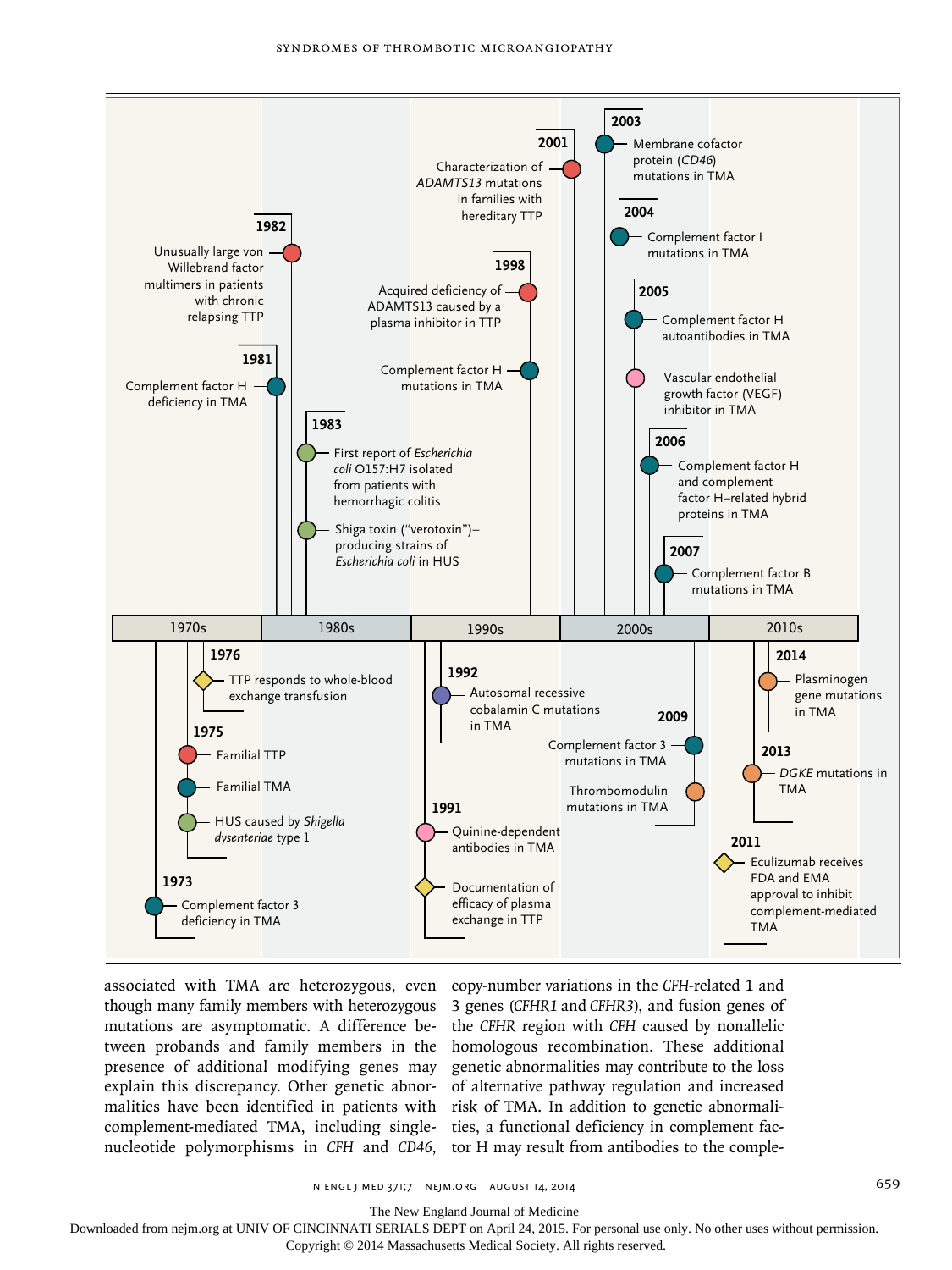#### **The NEW ENGLAND JOURNAL of MEDICINE**



acute kidney injury, the initial clinical diagnosis is related to the pace of onset of kidney injury. In this regard, complement-mediated TMA that may be acquired is not distinguished from hereditary complement-mediated TMA. Although kidney injury is characteristic of complement-mediated TMA, it may be minimal. Several conditions (e.g., pregnancy, surgery, and inflammatory disorders) may precipitate acute TMA episodes. Not included in this algorithm are patients with microangiopathic hemolytic anemia and thrombocytopenia in whom neither an underlying condition nor a primary TMA syndrome is identified. Such patients with idiopathic disease represent about 20% of all adults who present with microangiopathic hemolytic anemia and thrombocytopenia. TTP is also called ADAMTS13 deficiency–mediated TMA.

> ment, resulting in acquired TMA. CFH antibodies account for about 10% of complement-mediated TMA. These antibodies are responsible for defective CFH-dependent cell protection.

## **Presentation and Diagnosis**

Acute kidney injury and hypertension are prominent abnormalities in complement-mediated TMA. Current diagnostic criteria are those that were used in clinical trials involving a total of 37 patients, which supported the approval of eculizumab (a humanized monoclonal antibody

that blocks the generation of C5a and C5b) for the treatment of "atypical HUS" in 2011. These criteria include all of the following: a serum creatinine level at or above the upper limit of the normal range, microangiopathic hemolytic anemia, thrombocytopenia, ADAMTS13 activity of 5% or more, and negative stool tests for Shiga toxin–producing infection.33 These criteria are not specific; they may also occur in all other primary TMA syndromes as well as in other patients with microangiopathic hemolytic anemia and thrombocytopenia. Complement

660 n engl j med 371;7 nejm.org august 14, 2014

The New England Journal of Medicine

Downloaded from nejm.org at UNIV OF CINCINNATI SERIALS DEPT on April 24, 2015. For personal use only. No other uses without permission.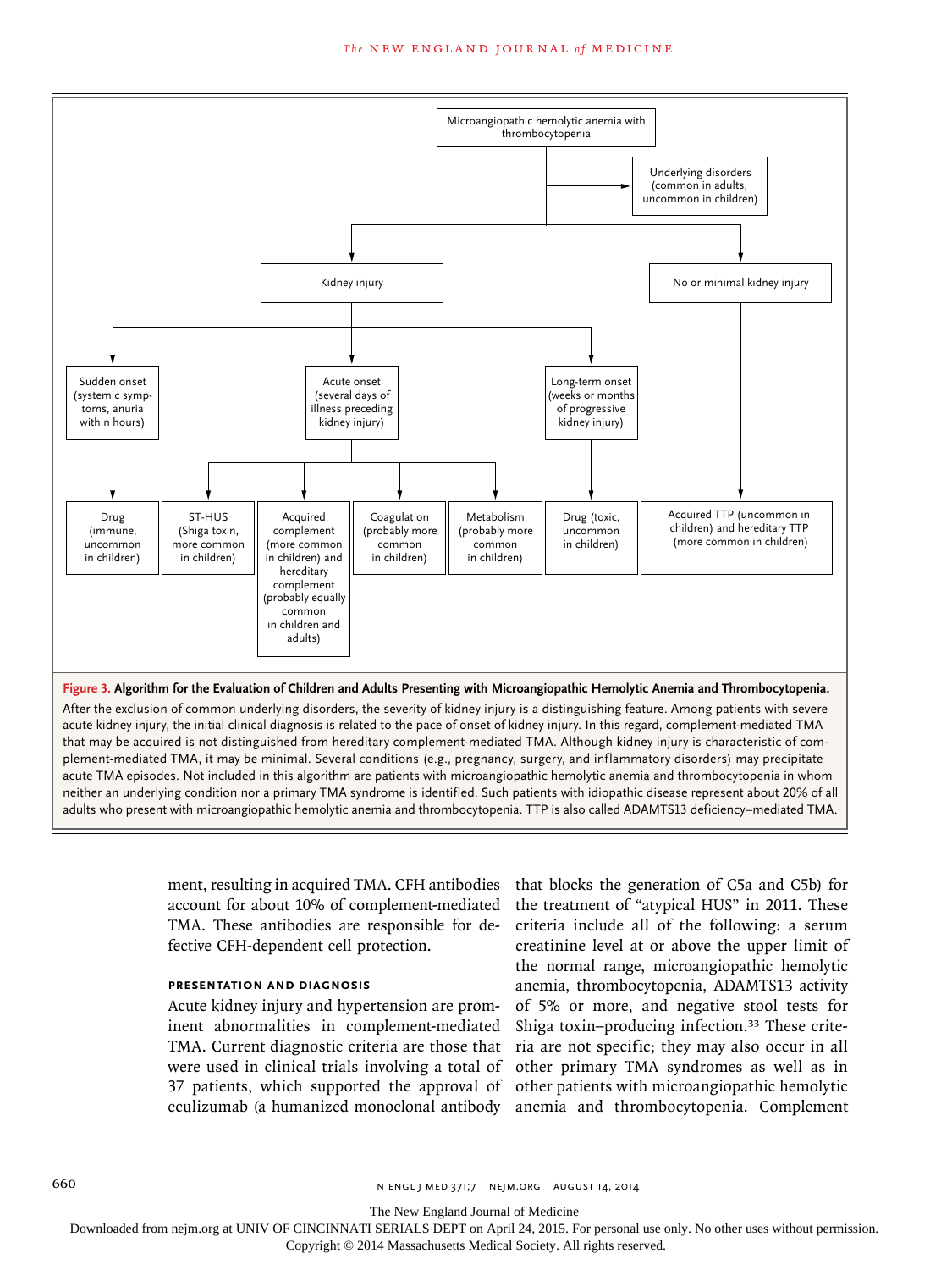genetic studies, now commercially available with a rapid return of results, may provide a more specific diagnosis. Normal plasma levels of C3, C4, and complement factors H, B, and I do not exclude the diagnosis of complementmediated TMA.

# **Treatment**

Anticomplement therapy can be used to supplement plasma therapy and potentially preempt liver transplantation.<sup>34</sup> Eculizumab is currently the only available anticomplement agent. Its effect may be limited among patients who have C5 mutations.<sup>35</sup> The nonspecific diagnostic criteria and the fact that patients with no identified complement mutation may have a response to anticomplement therapy makes the decision to use an anticomplement agent as initial therapy difficult.31,33 Anticomplement therapy is a reasonable initial treatment for patients with antibodies against complement factor H. However, the use of immunosuppression to reduce the antibody titer should be considered. The high cost of eculizumab (wholesale acquisition cost for 1 year of treatment for an adult, \$614,736; University of Oklahoma Medical Center Pharmacy, March 5, 2014) and the implication that it should be continued indefinitely are critical issues. The risk of meningococcal infection in connection with eculizumab therapy must be considered.

#### **Long-Term Outcomes**

Before the use of eculizumab, the risks of endstage renal disease or death and of recurrence after kidney transplantation were primarily dependent on mutational analyses, with *CFH* mutations causing the greatest risk. $31$  It is assumed that anticomplement treatment will improve outcomes.

## **Future Needs**

Clinical trials to determine the most appropriate length of anticomplement therapy and to develop surveillance markers to confirm renal remission are critical. Further genetic investigation is required to explain the heterozygosity and low penetrance of currently identified complement mutations and also to determine the cause of disease in patients who may have complementmediated TMA but in whom no mutation has been identified.

# SHIGA TOXIN-MEDIATED hemolytic–Uremic syndrome

#### **BACKGROUND**

The name "hemolytic–uremic syndrome" was first proposed in 1955.36 The typical clinical features of ST-HUS were first described in a 1962 report involving five children between the ages of 6 and 10 months who had diarrhea preceding renal failure.37 An infectious cause was suspected, but an association between ST-HUS and an enteric infection, *Shigella dysenteriae* type 1, was not recognized until 1975.<sup>38</sup> It was not until 1983, during an investigation of outbreaks of hemorrhagic colitis, that *Escherichia coli* O157:H7 was identified as a pathogen.<sup>39</sup> The same year, the association between ST-HUS and Shiga toxin– producing *E. coli* was described.<sup>40</sup> Multiple *E. coli* strains produce Shiga toxin; *E. coli* O157:H7 is the most common pathogen associated with ST-HUS in Europe and the Americas.41,42 *S. dysenteriae* type 1 remains an endemic cause of ST-HUS in other countries.43 Although ST-HUS is popularized by large outbreaks,<sup>44,45</sup> most occurrences are sporadic.<sup>46</sup> ST-HUS is much more common among children (median age, 2 years), in whom mortality is 3%.47 ST-HUS in adults is more severe, with higher mortality.<sup>47</sup>

# **Cause**

Shiga toxin–producing *E. coli* are common intestinal bacteria in cattle, consistent with the rural predominance of endemic ST-HUS.<sup>42</sup> Outbreaks result from contaminated water, beef products, vegetables, and other foods.<sup>42,44,45</sup> Cell damage results when Shiga toxin binds to globotriaosylceramide (Gb3, also known as CD77 or ceramide trihexoside) on endothelial cells,<sup>48</sup> as well as to renal mesangial cells<sup>49</sup> and epithelial cells (podocytes<sup>50</sup>) and tubular cells<sup>51</sup>). Cell apoptosis results from Gb3 binding, endocytosis, retrograde transport, cytosolic translocation of Shiga toxin, and subsequent ribosomal inactivation.52 Shiga toxin is also cellactivating, proinflammatory, and prothrombotic<sup>53</sup> and facilitates thrombosis by inducing endothelial secretion of von Willebrand factor.<sup>48</sup>

# **Presentation and Diagnosis**

Severe abdominal pain and diarrhea, often bloody, begin several days after contaminated food is consumed. Thrombocytopenia and renal

n engl j med 371;7 nejm.org august 14, 2014 661

The New England Journal of Medicine

Downloaded from nejm.org at UNIV OF CINCINNATI SERIALS DEPT on April 24, 2015. For personal use only. No other uses without permission.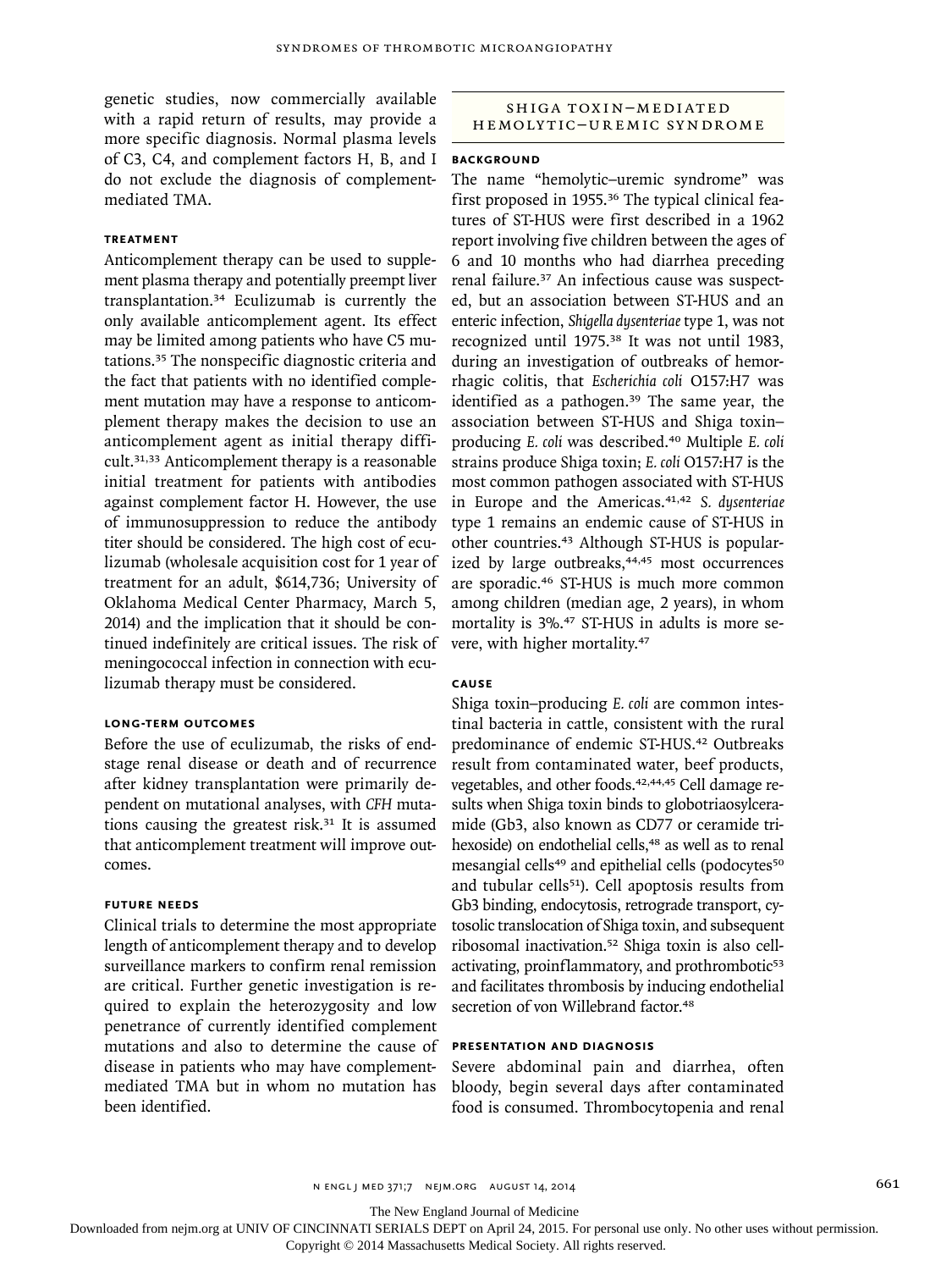failure begin as gastrointestinal symptoms resolve.<sup>41</sup> Shiga toxin is identified by means of stool analyses during the acute colitis phase but may not be identifiable when ST-HUS begins.<sup>54</sup>

# **Treatment**

Treatment remains supportive. Early, aggressive hydration has a renal protective role.<sup>41</sup> Patients commonly require dialysis.<sup>47</sup> The benefits of plasma exchange and anticomplement treatment are uncertain.

## **Long-Term Outcomes**

Hypertension and neurologic abnormalities may persist after the acute phase has resolved. Endstage renal disease rarely occurs.<sup>55</sup>

## **Future Needs**

The prevention of enterohemorrhagic infections and ST-HUS by public health measures (e.g., food safety and hygiene education) is the greatest need.46 New agents that neutralize Shiga toxin may provide effective treatment for ST-HUS.

# DRUG-MEDIATED TMA (immune reaction)

## **Background**

Adverse drug reactions can be caused by non– dose-related idiosyncratic, immunologic reactions or toxic effects that are dependent on dose and timing.56 Both types of reactions are associated with TMA. Immune reaction in drug-mediated TMA was first recognized in 1980 in a patient who had repeated episodes of acute kidney injury, hemolysis, and thrombocytopenia after documented exposures to quinine.<sup>57</sup> Subsequent studies confirmed this recurrence pattern and further implicated quinine by describing quininedependent antibodies that were reactive with multiple cell types.58,59 Although many other drugs have been reported to be associated with TMA, only quinine-associated TMA has been supported by documentation of drug-dependent antibodies. Quetiapine<sup>60</sup> and gemcitabine<sup>61</sup> are the only other drugs for which association with acute episodes of TMA has been supported by recurrent acute episodes with repeated exposures.

# **Cause**

Drug-dependent antibody binding to antigens on multiple cells may be facilitated by drugs contain-

ing structural elements that are complementary to domains on both the epitope and antibody.<sup>62</sup> Quinine-dependent antibodies may mediate TMA, in part, by activation of endothelial cells.<sup>63</sup>

## **Presentation and Diagnosis**

Drug-mediated TMA may be suspected by the sudden onset of severe systemic symptoms, often with anuric acute kidney injury, within hours after drug exposure. There may be a history of illness after previous exposures to the suspected drug. The association with quinine may be overlooked because exposure may occur over many years and may not be reported by the patient without explicit questions. Exposure may include tablets or quinine-containing beverages. Documentation of drug-dependent antibodies supports the clinical diagnosis; however, a negative test does not exclude a drug association.

# **Treatment**

Supportive care and drug avoidance may be the only beneficial management. Plasma exchange is often begun because TTP is suspected and a drug-mediated cause is uncertain.

## **Long-Term Outcomes**

Chronic kidney disease with hypertension is common.59 End-stage renal disease may occur.

## **Future Needs**

Rapidly available testing for drug-dependent antibodies is needed to assist in the clinical diagnosis. Understanding the mechanism of acute kidney injury may provide insight for targeted treatment.

> DRUG-MEDIATED TMA (TOXIC dose–related reaction)

#### **BACKGROUND**

Many drugs, including immunosuppressive and chemotherapeutic agents and vascular endothelial growth factor (VEGF) inhibitors, have been reported to cause TMA through dose- and timedependent toxicity. Evidence supporting a causal role is limited.

# **Cause**

There may be multiple mechanisms for toxic drug–mediated kidney injury. Among the likely roles of calcineurin inhibitors (such as cyclo-

The New England Journal of Medicine

Downloaded from nejm.org at UNIV OF CINCINNATI SERIALS DEPT on April 24, 2015. For personal use only. No other uses without permission.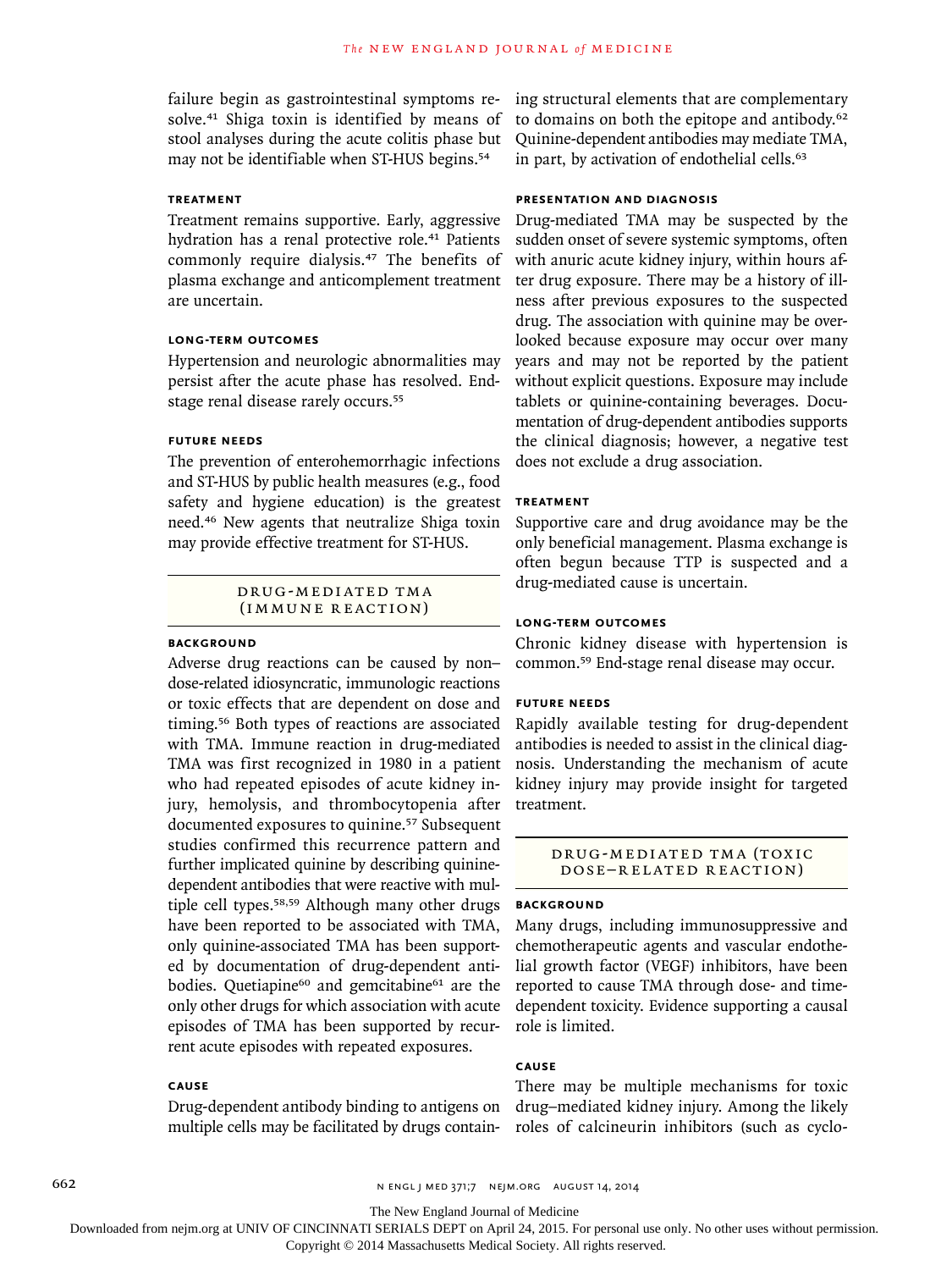sporine and tacrolimus) is their ability to cause endothelial dysfunction and increased platelet aggregation, possibly through the inhibition of prostacyclin. The inhibition of VEGF function in renal endothelial cells and podocytes causes gradual development of glomerular TMA.64,65

# **Presentation and Diagnosis**

The typical presentation is gradual loss of kidney function with hypertension.<sup>65</sup> Abrupt, severe TMA may occur, as with intravenous abuse of the opiate oxymorphone.<sup>66</sup>

#### **TREATMENT**

Supportive care and drug avoidance may be the only beneficial management. For some drugs, such as calcineurin inhibitors, dose reduction, rather than drug avoidance, may be sufficient.

## **Long-Term Outcomes**

Microangiopathic hemolytic anemia and thrombocytopenia often resolve. Renal failure may persist.

#### **Future Needs**

Determining how drug toxicity causes TMA, or identifying alternative explanations for TMA in these patients, is essential.

#### Metabolism-Mediated TMA

# **Background**

Cobalamin C disease is a hereditary disorder of cobalamin (vitamin  $B_{12}$ ) metabolism that may cause TMA and multiple organ dysfunction in infants.67,68 In addition, TMA has been reported in one adult.<sup>69</sup>

#### **Cause**

Disorders of cobalamin metabolism result from homozygous or compound heterozygous mutations in a gene encoding the methylmalonic aciduria and homocystinuria type C protein (*MMACHC*). The resulting deficiency in methylcobalamin causes hyperhomocysteinemia, decreased plasma methionine levels, and methylmalonic aciduria. Abnormal cobalamin C metabolism is associated with platelet activation, generation of reactive oxygen species, endothelial dysfunction, increased tissue factor expression, and coagulation activation.<sup>70</sup>

## **Presentation and Diagnosis**

Infants with cobalamin C disease have diverse developmental abnormalities. The one reported adult presented with microangiopathic hemolytic anemia, thrombocytopenia, acute kidney injury, and hypertension; he had no relevant personal or family history.

# **Treatment**

Parenteral hydroxycobalamin is the principal treatment for infants. When the above-mentioned adult patient did not have a response to anticomplement treatment, an intracellular defect of vitamin  $B_{12}$  metabolism was suspected and confirmed by routinely available tests, which showed hyperhomocysteinemia, decreased plasma methionine, methylmalonic aciduria, and normal plasma vitamin  $B_{12}$  levels. He had a response to treatment with hydroxycobalamin, betaine, and folinic acid.<sup>69</sup>

## **Long-Term Outcomes**

Neurologic sequelae are common in affected infants. Chronic kidney disease with hypertension and proteinuria has been reported in up to 40% of patients. End-stage renal disease and the recurrence of TMA appear to be prevented by replacement treatment.

# **Future Needs**

Greater awareness of cobalamin C–induced TMA and greater use of routine screening tests for cobalamin deficiency are required.

#### Coagulation-Mediated TMA

# **BACKGROUND**

Genetic abnormalities of thrombomodulin,<sup>71</sup> plasminogen,32 and a protein kinase C–associated protein, diacylglycerol kinase ε (DGKE),<sup>72,73</sup> have been identified in patients with TMA. These findings suggest that there may be a primary role for coagulation proteins in the pathogenesis of TMA syndromes.

# **Cause**

The question of whether the role of thrombomodulin in TMA is primarily related to coagulation or is mediated solely by complement requires further study. The role of DGKE has been documented in two reports describing 22 patients in 12 families.72,73 All the patients had homozygous

The New England Journal of Medicine

Downloaded from nejm.org at UNIV OF CINCINNATI SERIALS DEPT on April 24, 2015. For personal use only. No other uses without permission.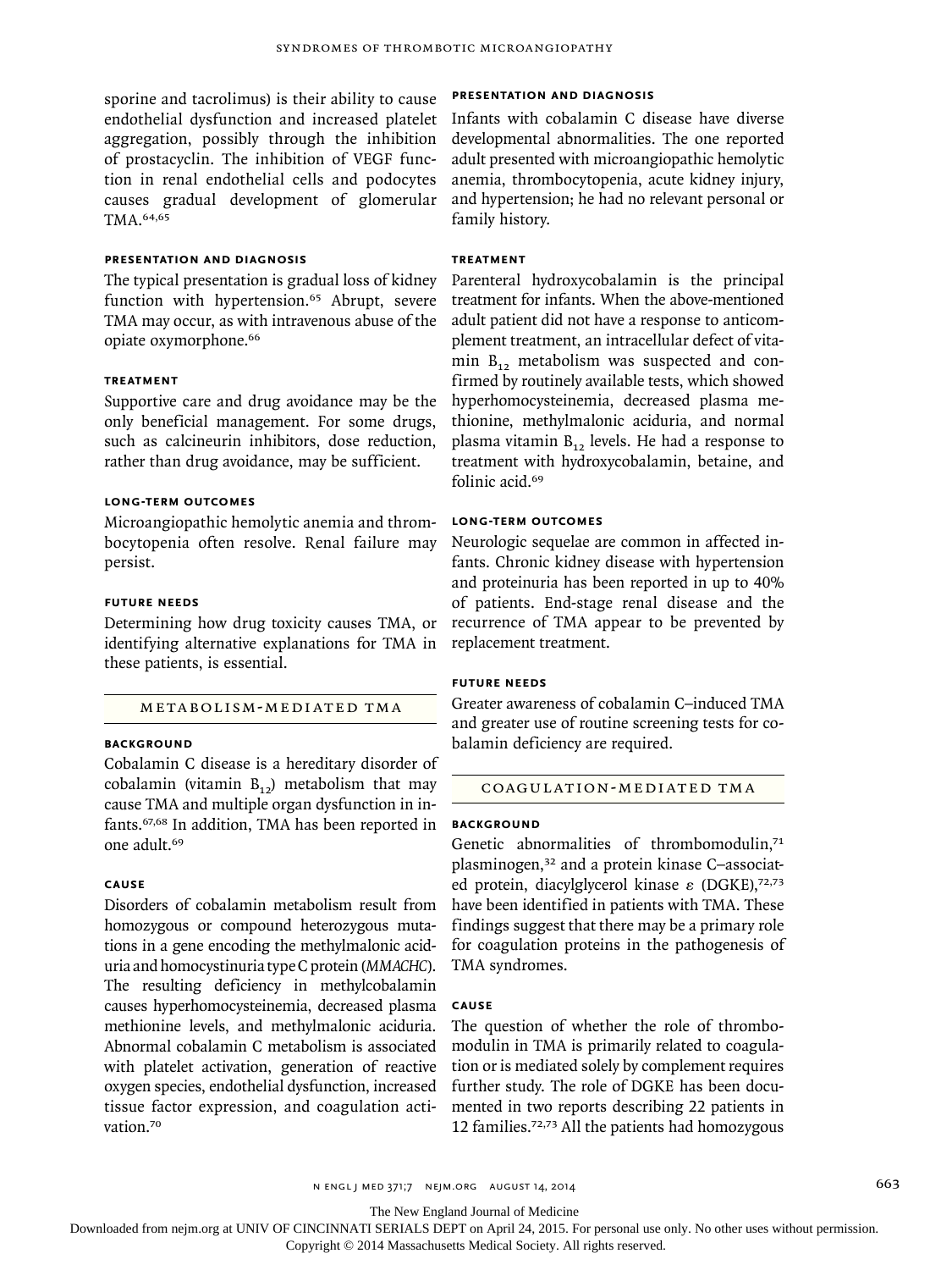or compound heterozygous *DGKE* mutations. Patients with heterozygous mutations had no clinical abnormalities. In one report, no mutations of complement regulatory genes were identified.<sup>73</sup> It has been proposed that a homozygous mutation in the gene encoding DGKE leads to a loss of function, resulting in protein kinase C (PKC) activation. PKC activation facilitates the up-regulation of prothrombotic factors (von Willebrand factor, tissue factor, and plasminogen activator inhibitor 1) and the down-regulation of the VEGF receptor. Decreased VEGF function with resulting renal podocyte injury may also be a consequence of *DGKE* mutations. The sum of these events is a shift to a prothrombotic state.74 Communication between the coagulation system and the complement system may have a role in the pathogenesis of TMA.

#### **Presentation and Diagnosis**

Patients with *DGKE* mutations present with acute kidney injury. Most of these patients who have been studied were under the age of 1 year.<sup>72,73</sup>

## **Treatment**

The benefits of plasma infusion or exchange and immunosuppression have been inconsistent. Relapses have occurred while patients were receiving anticomplement therapy.

## **Long-Term Outcomes**

End-stage renal disease is common. Four children with this disorder have undergone kidney transplantation; one has had recurrent kidney injury.<sup>72</sup>

## **Future Needs**

Determining the prevalence of these syndromes and understanding the mechanisms leading to TMA are essential.

## Mechanisms of Organ Injury

The above-mentioned causes of the primary TMA syndromes do not explain why kidney injury is predominant in all except for TTP. TTP causes extensive kidney microvascular thrombi,75 yet severe acute kidney injury and chronic kidney disease are rare.16,25 The difference may be that the pathogenesis of TTP is primarily related to vascular thrombosis, whereas the pathogenesis of

the other primary TMA syndromes also includes injury to resident renal cells and endothelial cells. For example, in patients with ST-HUS, Shiga toxin causes injury to epithelial podocytes,<sup>50</sup> mesangial cells,<sup>49</sup> and renal tubular cells.<sup>51</sup> VEGF inhibitors affect glomerular epithelial podocytes,<sup>64,65</sup> and enhanced protein kinase C activation in patients with *DGKE* mutations may cause podocyte injury.<sup>74</sup> Understanding the mechanism of injury to resident renal cells in complement-mediated TMA, by quinine-dependent antibodies, or in cobalamin C disease requires further study.

There are also distinct differences with respect to the risk of chronic kidney disease among the seven primary TMA syndromes in which acute kidney injury is typically present. Among the acquired syndromes, chronic kidney injury rarely develops in patients with ST-HUS,<sup>55</sup> perhaps because ST-HUS does not recur. However, patients with only a single recognized episode of quinineinduced TMA commonly have chronic kidney injury.59 Among the hereditary syndromes, there is also substantial variety in the severity of kidney injury. Patients with complement mutations may present at any age, whereas those with *DGKE* mutations typically present with acute kidney injury in infancy.73 These variations in the clinical manifestations of TMA syndromes emphasize the need for greater understanding of the mechanisms of disease.

#### Conclusions

In recent years, there has been a dramatic acceleration in our understanding of the primary TMA syndromes. New discoveries with respect to causal mechanisms have created opportunities for specific treatments. The availability of specific treatments has created the need for rapid, specific diagnoses. The use of effective treatments has decreased mortality but has also revealed previously unrecognized long-term morbidities. These advances predict continuing acceleration of our understanding of the primary TMA syndromes.

The New England Journal of Medicine

Downloaded from nejm.org at UNIV OF CINCINNATI SERIALS DEPT on April 24, 2015. For personal use only. No other uses without permission.

Dr. George reports receiving fees for serving on advisory boards from Alexion; and Dr. Nester receiving grant support from Celldex and fees for serving on advisory boards from Alexion. No other potential conflict of interest relevant to this article was reported.

Disclosure forms provided by the authors are available with the full text of this article at NEJM.org.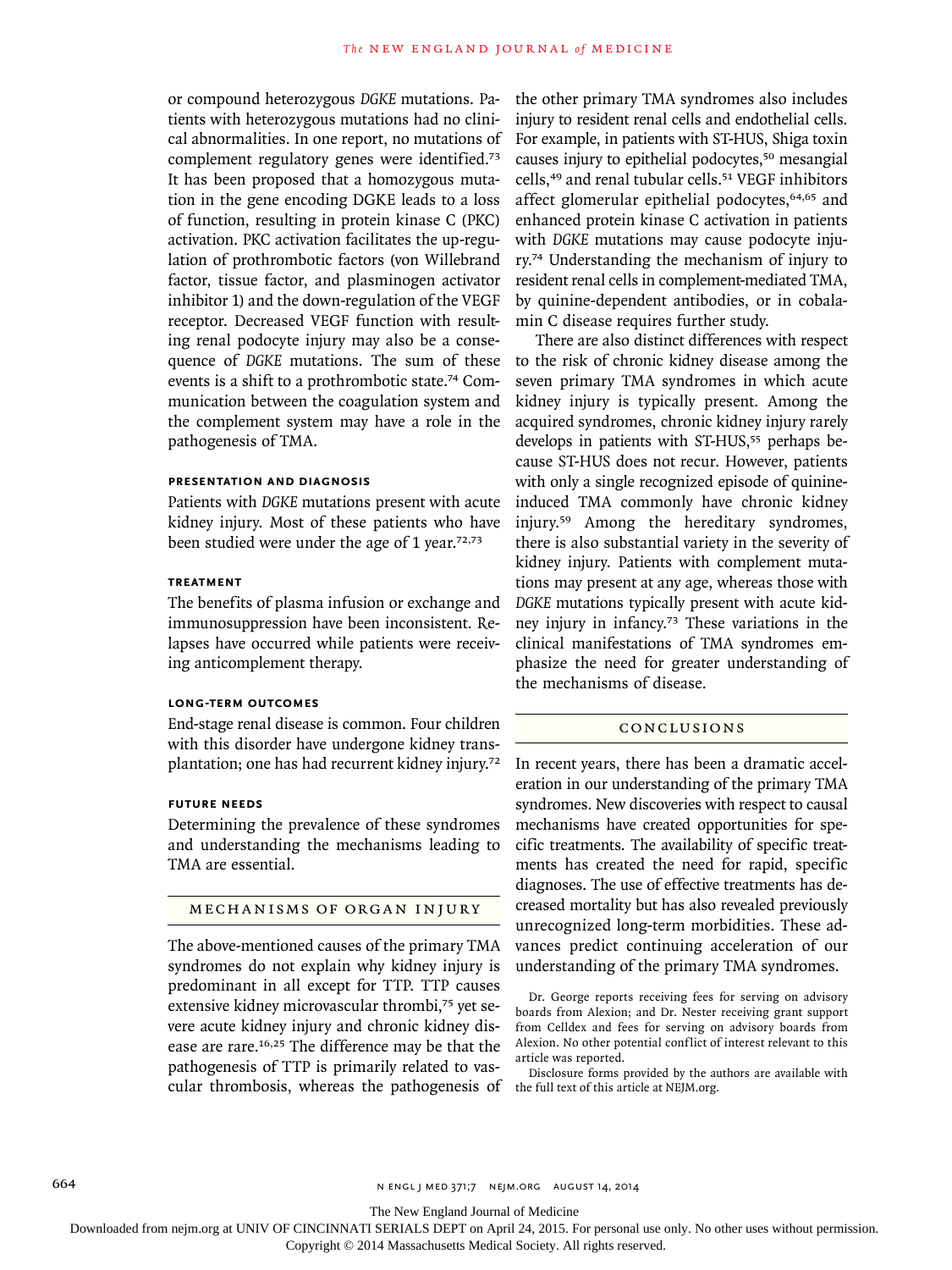#### **References**

**1.** Moake JL. Thrombotic microangiopathies. N Engl J Med 2002;347:589-600.

**2.** Laszik ZG, Silva FG. Hemolytic uremic syndrome, thrombotic thrombocytopenia purpura, and other thrombotic microangiopathies and coagulopathies. In: Jennett JC, Olson JL, Schwartz MM, Silva FG, eds. Heptinstall's pathology of the kidney. 6th ed. Philadelphia: Lippincott Williams & Wilkins, 2007:699-762.

**3.** Jennette JC, Falk RJ, Bacon PA, et al. 2012 Revised international Chapel Hill consensus conference nomenclature of vasculitides. Arthritis Rheum 2013;65:1-11. **4.** Moschcowitz E. Hyaline thrombosis of the terminal arterioles and capillaries: a hitherto undescribed disease. Proc N Y Pathol Soc 1924;24:21-4.

**5.** Moake JL, Rudy CK, Troll JH, et al. Unusually large plasma factor VIII: von Willebrand factor multimers in chronic relapsing thrombotic thrombocytopenic purpura. N Engl J Med 1982;307:1432-5.

**6.** Furlan M, Robles R, Lämmle B. Partial purification and characterization of a protease from human plasma cleaving von Willebrand factor to fragments produced by in vivo proteolysis. Blood 1996; 87:4223-34.

**7.** Tsai H-M. Physiologic cleavage of von Willebrand factor by a plasma protease is dependent on its conformation and requires calcium ion. Blood 1996;87:4235-44. **8.** Levy GG, Nichols WC, Lian EC, et al. Mutations in a member of the *ADAMTS* gene family cause thrombotic thrombocytopenic purpura. Nature 2001;413:488-94.

**9.** Fujimura Y, Matsumoto M, Isonishi A, et al. Natural history of Upshaw-Schulman syndrome based on *ADAMTS13* gene analysis in Japan. J Thromb Haemost 2011;9: Suppl 1:283-301.

**10.** Reese JA, Muthurajah DS, Kremer Hovinga JA, Vesely SK, Terrell DR, George JN. Children and adults with thrombotic thrombocytopenic purpura associated with severe, acquired Adamts13 deficiency: comparison of incidence, demographic and clinical features. Pediatr Blood Cancer 2013;60:1676-82.

**11.** Fuchs WE, George JN, Dotin LN, Sears DA. Thrombotic thrombocytopenic purpura: occurrence two years apart during late pregnancy in two sisters. JAMA 1976;235:2126-7.

**12.** Moatti-Cohen M, Garrec C, Wolf M, et al. Unexpected frequency of Upshaw-Schulman syndrome in pregnancy-onset thrombotic thrombocytopenic purpura. Blood 2012;119:5888-97.

**13.** Lotta LA, Wu HM, Mackie IJ, et al. Residual plasmatic activity of ADAMTS13 is correlated with phenotype severity in congenital thrombotic thrombocytopenic purpura. Blood 2012;120:440-8.

**14.** Motto DG, Chauhan AK, Zhu G, et al. Shigatoxin triggers thrombotic thrombocytopenic purpura in genetically susceptible ADAMTS13-deficient mice. J Clin Invest 2005;115:2752-61.

**15.** George JN, Chen Q, Deford CC, Al-Nouri ZL. Ten patient stories illustrating the extraordinarily diverse clinical features of patients with thrombotic thrombocytopenic purpura and severe ADAMTS13 deficiency. J Clin Apher 2012;27:302-11.

**16.** George JN. How I treat patients with thrombotic thrombocytopenic purpura: 2010. Blood 2010;116:4060-9. [Erratum, Blood 2011;117:5551.]

**17.** Kremer Hovinga JA, Vesely SK, Terrell DR, Lämmle B, George JN. Survival and relapse in patients with thrombotic thrombocytopenic purpura. Blood 2010;115: 1500-11.

**18.** Froehlich-Zahnd R, George JN, Vesely SK, et al. Evidence for a role of anti-ADAMTS13 autoantibodies despite normal ADAMTS13 activity in recurrent thrombotic thrombocytopenic purpura. Haematologica 2012;97:297-303.

**19.** Furlan M, Robles R, Morselli B, Sandoz P, Lämmle B. Recovery and half-life of von Willebrand factor-cleaving protease after plasma therapy in patients with thrombotic thrombocytopenic purpura. Thromb Haemost 1999;81:8-13.

**20.** Naik S, Mahoney DH. Successful treatment of congenital TTP with a novel approach using plasma-derived factor VIII. J Pediatr Hematol Oncol 2013;35:551-3.

**21.** Amorosi EL, Ultmann JE. Thrombotic thrombocytopenic purpura: report of 16 cases and review of the literature. Medicine 1966;45:139-59.

**22.** Rock GA, Shumak KH, Buskard NA, et al. Comparison of plasma exchange with plasma infusion in the treatment of thrombotic thrombocytopenic purpura. N Engl J Med 1991;325:393-7.

**23.** Gandhi C, Khan MM, Lentz SR, Chauhan AK. ADAMTS13 reduces vascular inflammation and the development of early atherosclerosis in mice. Blood 2012;119: 2385-91.

**24.** Kennedy AS, Lewis QF, Scott JG, et al. Cognitive deficits after recovery from thrombotic thrombocytopenic purpura. Transfusion 2009;49:1092-101.

**25.** Deford CC, Reese JA, Schwartz LH, et al. Multiple major morbidities and increased mortality during long-term follow-up after recovery from thrombotic thrombocytopenic purpura. Blood 2013; 122:2023-9.

**26.** Kaplan BS, Chesney RW, Drummond KN. Hemolytic uremic syndrome in families. N Engl J Med 1975;292:1090-3.

**27.** Farr MJ, Roberts S, Morley AR, Dewar DF, Uldall PR, Uldall PR. The haemolytic uraemic syndrome — a family study. Q J Med 1975;44:161-88.

**28.** Thompson RA, Winterborn MH. Hypocomplementaemia due to a genetic deficiency of beta 1H globulin. Clin Exp Immunol 1981;46:110-9.

**29.** Warwicker P, Goodship TH, Donne RL, et al. Genetic studies into inherited and sporadic hemolytic uremic syndrome. Kidney Int 1998;53:836-44.

**30.** Ståhl A-L, Vaziri-Sani F, Heinen S, et al. Factor H dysfunction in patients with atypical hemolytic uremic syndrome contributes to complement deposition on platelets and their activation. Blood 2008; 111:5307-15.

**31.** Noris M, Caprioli J, Bresin E, et al. Relative role of genetic complement abnormalities in sporadic and familial aHUS and their impact on clinical phenotype. Clin J Am Soc Nephrol 2010;5:1844-59.

**32.** Bu F, Maga T, Meyer NC, et al. Comprehensive genetic analysis of complement and coagulation genes in atypical hemolytic uremic syndrome. J Am Soc Nephrol 2014;25:55-64.

**33.** Legendre CM, Licht C, Muus P, et al. Terminal complement inhibitor eculizumab in atypical hemolytic–uremic syndrome. N Engl J Med 2013;368:2169-81.

**34.** Loriat C, Fakhouri F, Ariceta G, et al. An international view on the management of atypical hemolytic uremic syndrome. Pediatr Nephrol (in press).

**35.** Nishimura J-I, Yamamoto M, Hayashi S, et al. Genetic variants in C5 and poor response to eculizumab. N Engl J Med 2014;370:632-9.

**36.** Gasser C, Gautier E, Steck A, Siebenmann RE, Oechslin R. Hämolytisch-urämische Syndrome: bilaterale Nierenrindennekrosen bei akuten erworbenen hämolytischen Anämien. Schweiz Med Wochenschr 1955;85:905-9.

**37.** Javett SN, Senior B. Syndrome of hemolysis, thrombopenia and nephropathy in infancy. Pediatrics 1962;29:209-23.

**38.** Rahaman MM, JamiulAlam AK, Islam MR, Greenough WBI III. Shiga bacillus dysentery associated with marked leukocytosis and erythrocyte fragmentation. Johns Hopkins Med J 1975;136:65-70.

**39.** Riley LW, Remis RS, Helgerson SD, et al. Hemorrhagic colitis associated with a rare *Escherichia coli* serotype. N Engl J Med 1983;308:681-5.

**40.** Karmali MA, Steele BT, Petric M, Lim C. Sporadic cases of haemolytic-uraemic syndrome associated with faecal cytotoxin and cytotoxin-producing *Escherichia coli* in stools. Lancet 1983;1:619-20.

**41.** Tarr PI, Gordon CA, Chandler WL. Shiga-toxin-producing *Escherichia coli* and haemolytic uraemic syndrome. Lancet 2005;365:1073-86.

n engl j med 371;7 nejm.org august 14, 2014 665

The New England Journal of Medicine

Downloaded from nejm.org at UNIV OF CINCINNATI SERIALS DEPT on April 24, 2015. For personal use only. No other uses without permission.